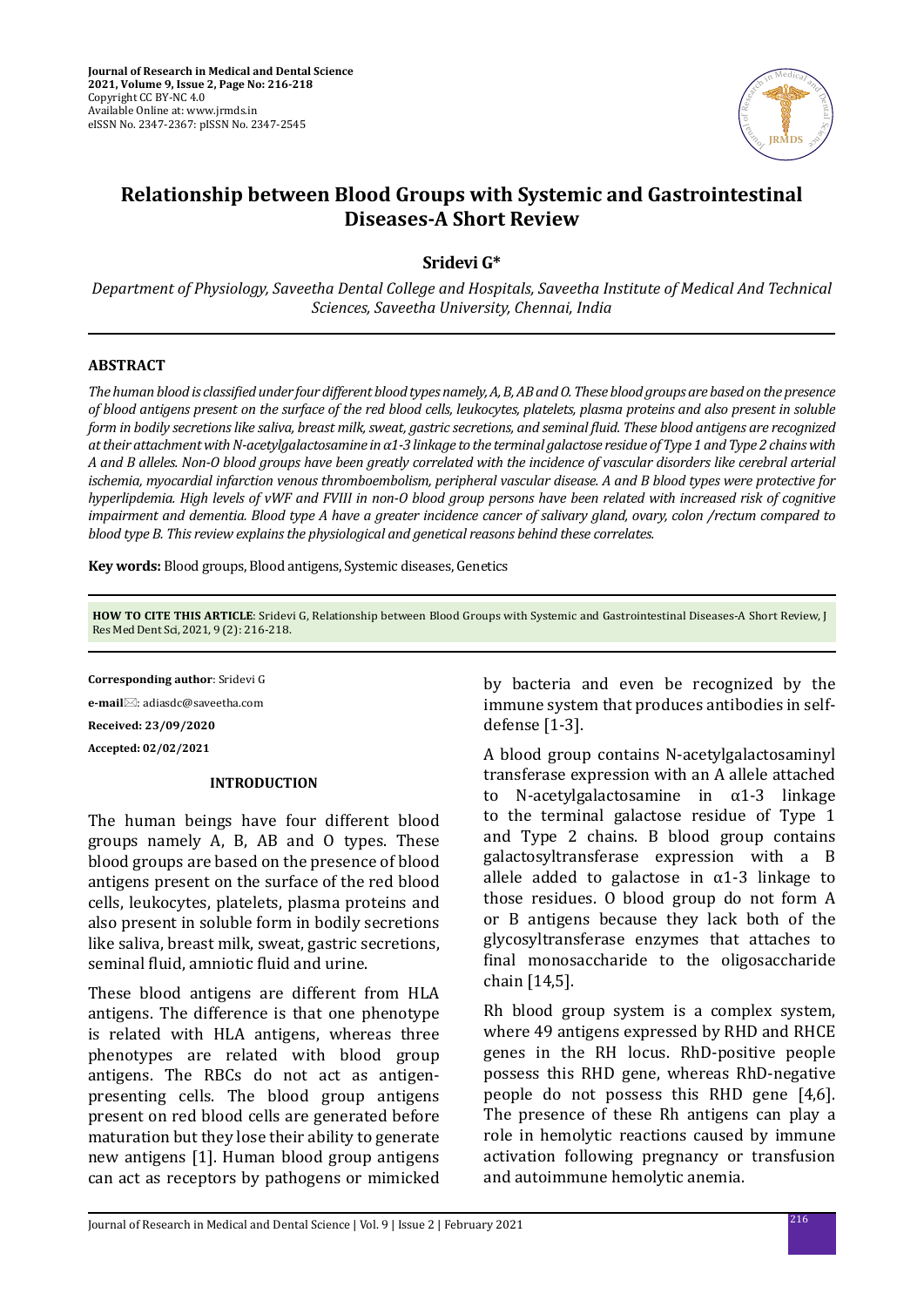Associations between different blood types and systemic and specific disease have been studied around early 1900. Many researches have been attempted to find the correlation between the presence of a particular blood group with a specific disease. Recent research findings have clarified the functional blood group antigens, their determinants and their association with certain disease types.

# **BLOOD TYPES AND SYSTEMIC DISEASES**

A Review study indicated that non-O blood groups have been greatly correlated with the incidence of vascular disorders like cerebral arterial ischemia, myocardial infarction venous thromboembolism, and peripheral vascular disease [1].

A research led by El-Sayed [7] found that the incidence of hypertension was higher in blood group B type, followed by blood group A type Whereas blood group AB had the lower rate of hypertension. Coagulation factor VIII and Von Willebrand factor are approximately 25%–30% low in the plasma of O blood group [8]. High levels of vWF and FVIII in non-O blood group persons have been related with increased risk of cognitive impairment and dementia [9].

Further research reported that A and B blood types were protective for hyperlipdemia with total cholesterol, triglycerides and LDL cholesterol were lower [7]. Research led by Fagherazzi, that there is no correlates between type 2 diabetes mellitus (T2DM) and Rh blood group, but B blood groups have highest risk followed by AB and A blood types whereas O blood type had a lower risk of T2DM [10].

# **Blood types and prevalence of infections**

A blood group type individuals are under high risk of smallpox and Pseudomonas aeruginosa infections; B blood group type persons are under higher risk of tuberculosis, gonorrhea, *E. coli*, Streptococcus pneumoniae and salmonella infections; O blood group type individuals are highly associated with increased risk of tuberculosis, plague, mumps, cholera, and infections; AB blood group type individuals are highly associated with increased incidence of *E. coli*, smallpox, and salmonella infections [11].

Blood group antigens are involved in cell signaling, recognition, and adhesion and play an important role in tumorigenesis and metastasis. During pathological phenomena and carcinogenesis, such cellular development, differentiation and aging, expression of ABH and related antigens occur [8]. Deficiency of A and B antigens precedes metastasis, following down-regulated transcription of ABO which is associated with loss of A- or B-transferase activity, This increases the accumulation of other antigens which act as ligands for selectins and help the metastatic process [1].

Among the four blood types, group A people have a higher incidence of cancer with "A-like" properties of tumor antigens [11]. Most of correlates between tumor and blood antigens lie concentrated on the gastro intestinal system.

Because of these correlates, blood type A have a greater incidence salivary gland cancer (64%), Ovarian cancer (28%), stomach cancer (22%), colon/rectum (11%), uterus (15%), cervix (13%) compared to Blood type O. The tumor antigens would be recognized as foreign and would interact with anti-A antibodies, resulting in attack of the tumor.14 This may explain why blood group A people have a higher incidence of cancer than group O people [11].

Blood group A is highly correlated with breast cancer, pancreatic cancer and carcinoma of stomach. Blood group B is associated with heart disease and pancreatic cancer, Blood group O is associated with skin cancer and renal cancer and blood group AB is associated with blood clots and dementia [12].

This study focuses on the association between ABO blood group system and the risk of peptic ulcer and gastric cancers. Gastric cancer is one of the second most common causes of death worldwide. The prevalence of gastric cancers is about one million patients newly diagnosed each year and the death rate is 700,000 deaths each year. This cancer in stomach can be caused by the interaction between environmental factors and genetic factors. But under environmental factors, Helicobacter pylori (*H. pylori*) infection plays a very important role in the development of gastric cancer. A research led by Roberts et al found that blood group A are more prone to pernicious anemia and gatric cancer compared to non-A blood group types. Individuals because of altered gastric secretion.